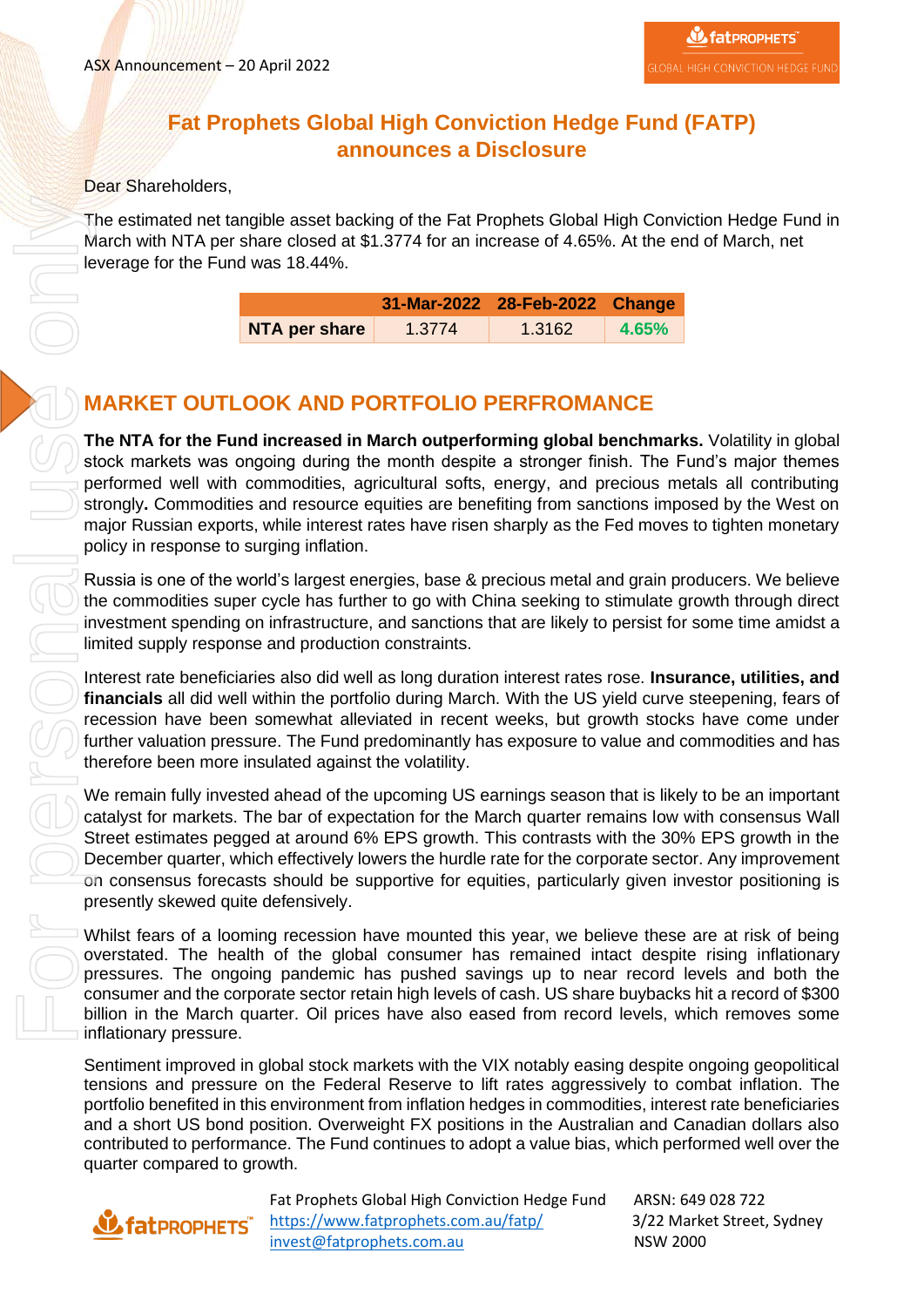In late March we closed out a profitable short US Treasury bond position after yields soared to the highest level since before the pandemic. Whilst we continue to see further scope for rises in bond yields, near term the bond market looks oversold and susceptible to a correction.

We added fertiliser manufacturer **Nufarm** to the portfolio following an upbeat trading update pointing to a good start to the year with first quarter revenues jumping by 36%. Management provided a fiveyear plan to achieve revenues of A\$4.5bn target with the key driver of growth being the Nuseed division and production of omega-3 and carinata. Both products bring the prospects of strong growth, a clear market opportunity and a clear sustainability advantage as Nufarm aims to achieve s revenue of A\$4.5bn 2026. We added to Nufarm earlier this month.

Another recent addition to the portfolio was UK listed **SSP Group.** The company has revenues of £2.8bn and is a global leader in concessions catering and operates over 2,700 branded food & beverage outlets in travel locations - mainly airports and railway stations, across the UK, Continental Europe, North America and Rest of the World (including Asia-Pacific and the Middle East).

These outlets are tailored for customers in high-volume travel environments, which were badly impacted by the pandemic and disruption to domestic and international travel. SSP Group remains materially below the pre-covid highs, but we believe there is considerable scope for a recovery as travel normalises and note that in March, passenger traffic through Heathrow hit the highest level since before the pandemic.

The Fund established **a long position in the Canadian dollar versus the US dollar.** While the US dollar index has appreciated significantly this year, particularly against the euro, **we believe commodity-based currencies including the CAD and AUD are at an inflection point.** In Canada the central bank has alluded to a 50 bp hike (and potentially many more to come) as inflationary pressures build.

Canada like Australia has a resource concentric economy with around 60% of exports commodity based. Canada stands to benefit from the commodities super cycle that is now underway, and which is likely to persist for some time. Subsequently, we are of the view the Canadian dollar could appreciate strongly against the US dollar this year. The Fund has an overweight position in Australian dollars being the base currency.

We added **Intapp** to the portfolio, which is a US listed fintech services software developer specialising in CRM and deal flow applications that are tailor-made for the financial services industry. Intapp has performed poorly since an IPO last year, losing around half in value which we believe is overdone. Globally Intapp's current serviceable addressable market is approximately US\$10B, and the company is at the beginning of a growth runway with just 3% penetration into their target market. We believe the cloud transition will help accelerate revenue growth in the coming years. Intapp has a sticky customer base and fast-growing recurring revenues and is consequently undervalued at current levels.

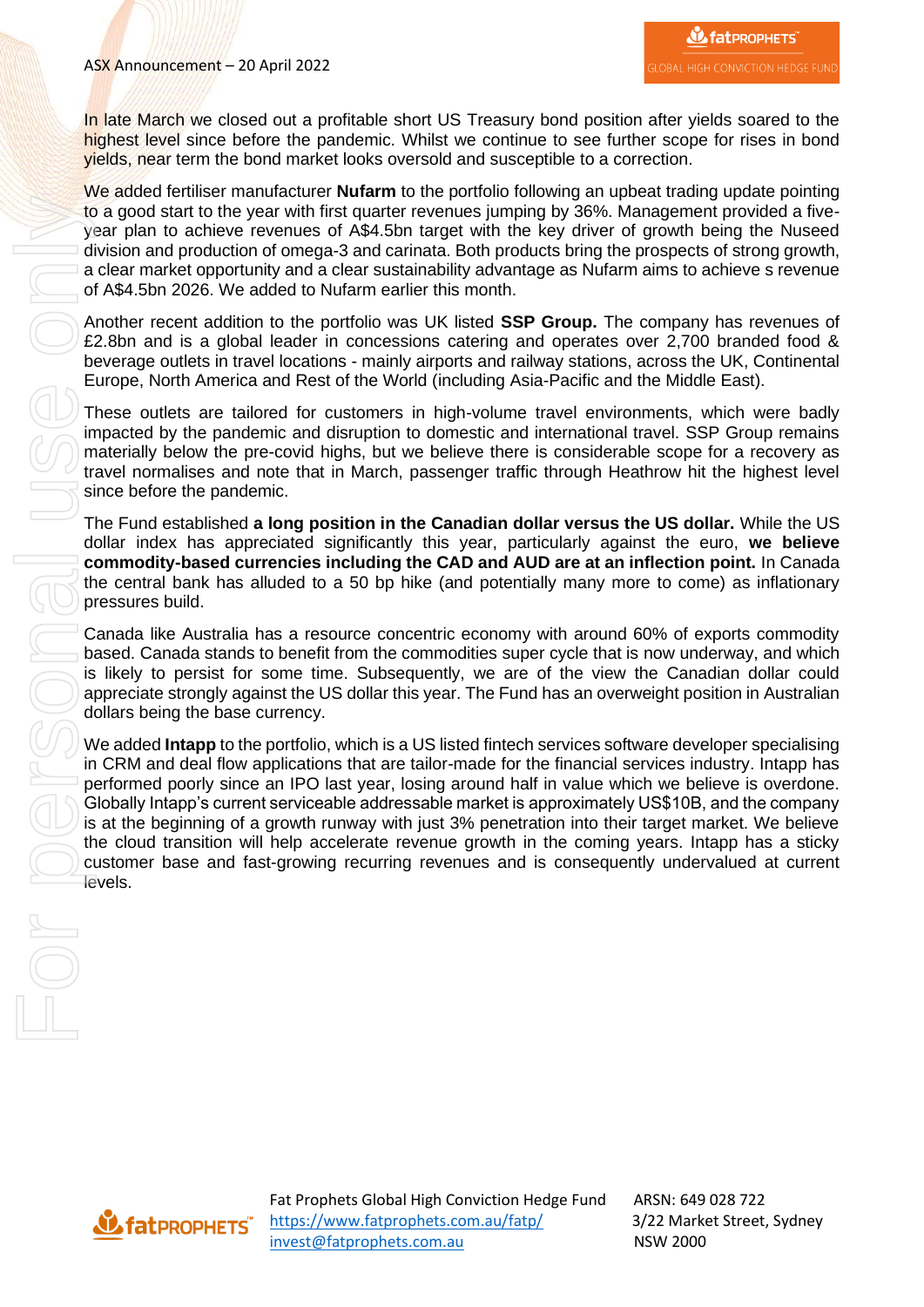# **KEY METRICS**

| <b>Gross Assets</b>                 | <b>Gearing</b> | <b>Annualised return</b><br>(since inception) * |  |
|-------------------------------------|----------------|-------------------------------------------------|--|
| <b>C<sub>2</sub> EM</b><br>၂ JUG.CO | \18.44%\       | 4.02%                                           |  |

*\*Annual return excludes the impact of distributions paid, since inception 21 Jan 2022*

## **POSITIVE ATTRIBUTIONS**

The largest positive attribution in March was derived from oil and gas producer Inpex and Whitehaven Coal, which had the largest individual equity attributions as thermal coal traded at record levels and oil prices remained elevated. Commodity and resource-based exposure also contributed.



## **NEGATIVE ATTRIBUTIONS**



Beston Global Food was the largest contributor to negative performance. Surging Covid cases negatively impacted SSP Group. The prospects for a recovery are high for the transport hub operator with Heathrow transit volumes nearing 2019 levels. Collins Foods came under pressure from higher bond yields which has afflicted global growth stocks generally.

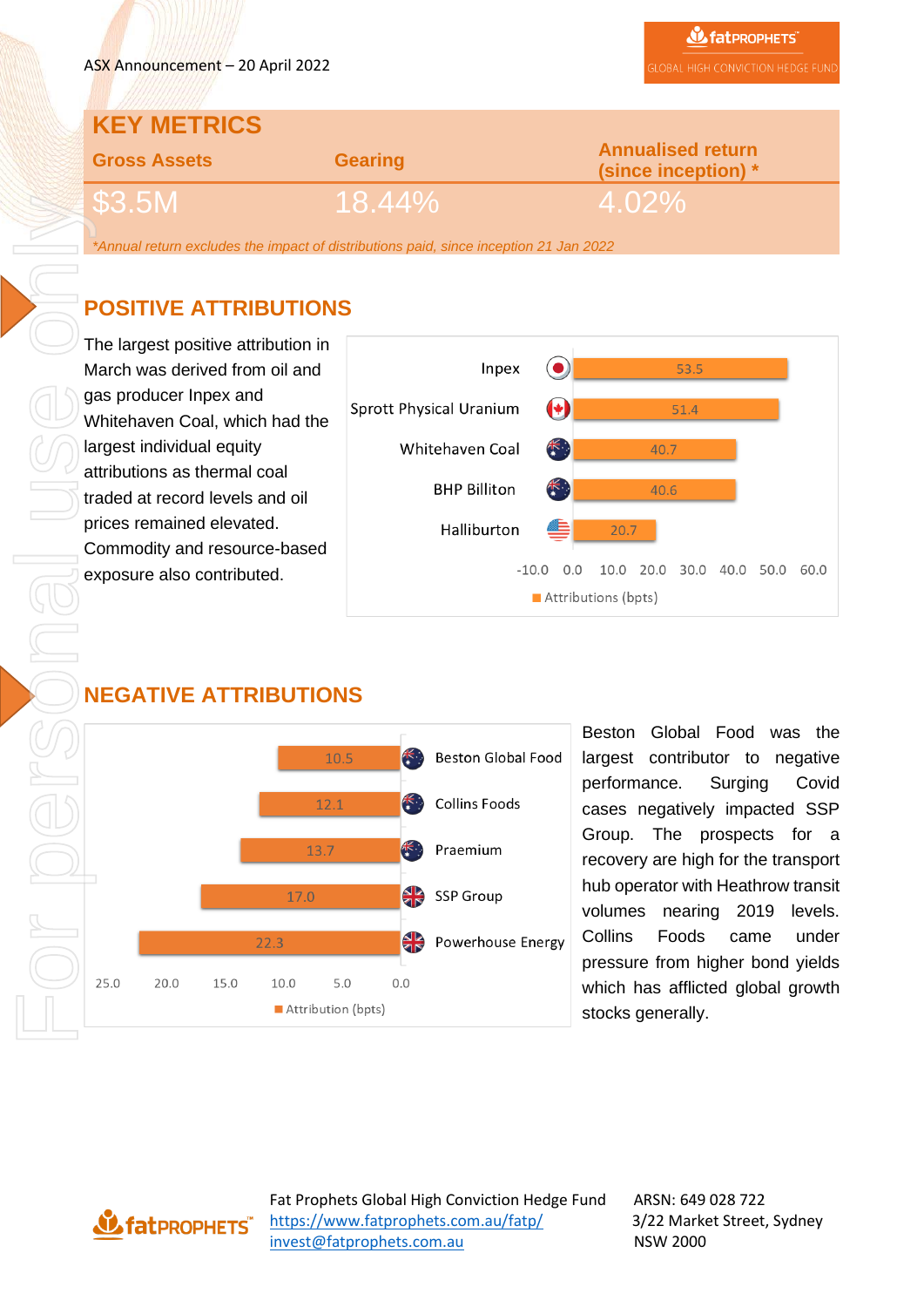### **TOP 10 HOLDINGS**

| <b>Top 10 Holdings</b>                                                   | <b>Country</b>                              | <b>31 March 2022</b>                                                                         |
|--------------------------------------------------------------------------|---------------------------------------------|----------------------------------------------------------------------------------------------|
| <b>Collins Food</b>                                                      | Australia                                   | 6.51%                                                                                        |
| <b>BHP Billiton</b>                                                      | Australia                                   | 4.36%                                                                                        |
| <b>Inpex</b>                                                             | Japan                                       | 4.01%                                                                                        |
| <b>Sprott Physical Uranium ETF</b>                                       | Canada                                      | 3.82%                                                                                        |
| <b>Invesco DB Agricultural ETF</b>                                       | <b>United States</b>                        | 3.42%                                                                                        |
| <b>Nintendo</b>                                                          | Japan                                       | 3.36%                                                                                        |
| <b>Walt Disney</b>                                                       | <b>United States</b>                        | 3.25%                                                                                        |
| <b>Telstra</b>                                                           | Australia                                   | 3.24%                                                                                        |
| <b>QBE</b>                                                               | Australia                                   | 3.08%                                                                                        |
| <b>Whitehaven Coal</b>                                                   | Australia                                   | 2.86%                                                                                        |
| <b>INPEX Sprott</b><br><b>BHP</b><br><b>LLINS FOODS LIMITED</b>          | $\rightarrow$<br><b>Nintendo</b><br>Invesco | A<br><b>TELSTRA</b><br>$\bigoplus_{i=1}^n$ snep<br><b>WHITEHAVEN</b><br>QBE                  |
| TSE:<br>TYO:<br>ASX:<br>ASX:<br><b>CKF</b><br><b>BHP</b><br>U.UN<br>1605 | NYSE:<br>TYO:<br><b>IVZ</b><br>7974         | <b>NYSE:</b><br>ASX:<br>ASX:<br>ASX:<br><b>TLS</b><br><b>WHC</b><br><b>DIS</b><br><b>QBE</b> |



Angus Geddes Chief Investment Officer **Fat Prophets Global High Conviction Hedge Fund**

**US fat PROPHETS** 

Fat Prophets Global High Conviction Hedge Fund ARSN: 649 028 722 <https://www.fatprophets.com.au/fatp/>3/22 Market Street, Sydney [invest@fatprophets.com.au](mailto:invest@fatprophets.com.au) NSW 2000

**ASX:**